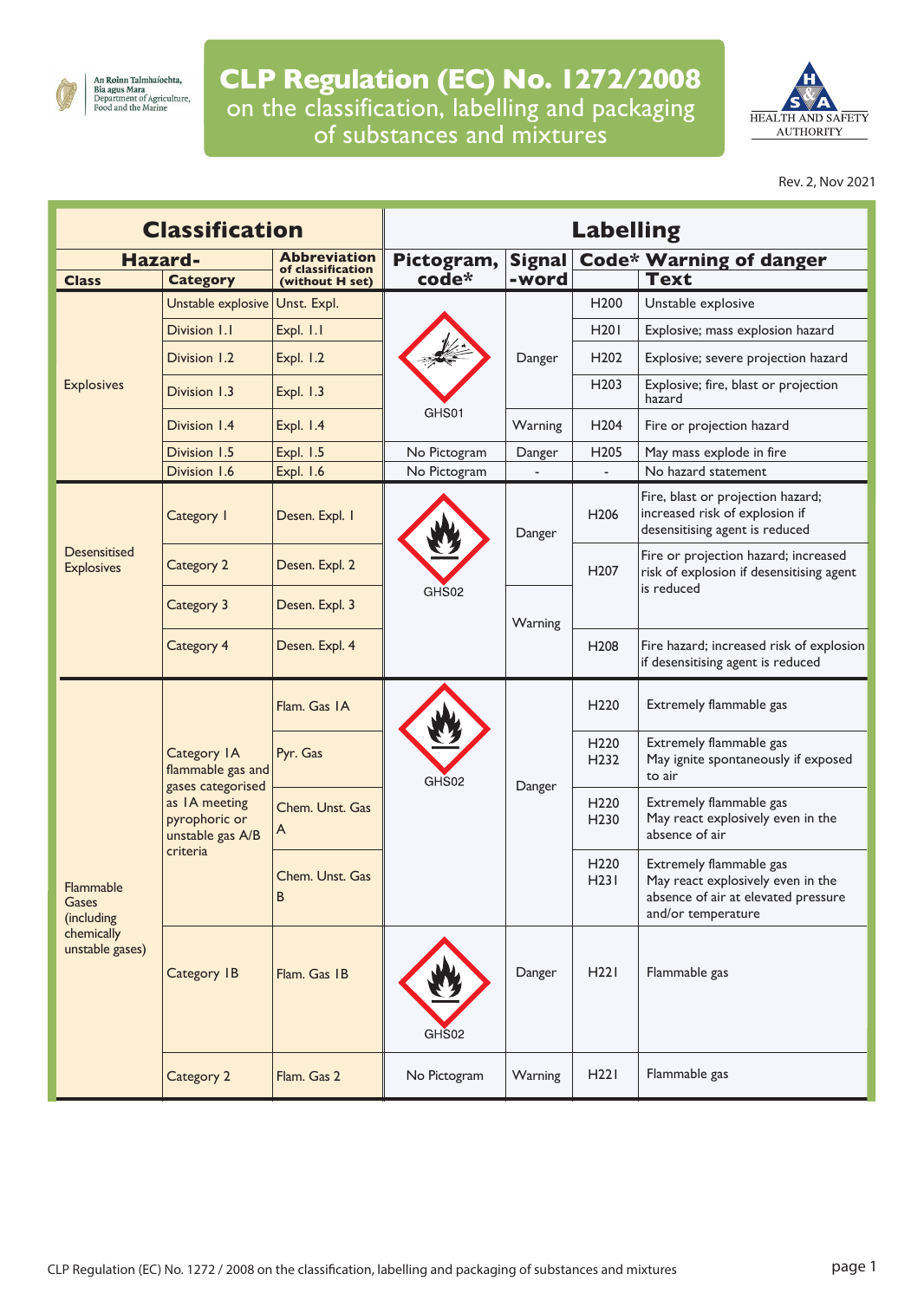| <b>Classification</b>                  |                                                                                           |                                          | <b>Labelling</b>                                                                               |                   |                                      |                                                                              |  |
|----------------------------------------|-------------------------------------------------------------------------------------------|------------------------------------------|------------------------------------------------------------------------------------------------|-------------------|--------------------------------------|------------------------------------------------------------------------------|--|
| <b>Hazard-</b>                         |                                                                                           | <b>Abbreviation</b><br>of classification | Pictogram,                                                                                     | <b>Signal</b>     |                                      | <b>Code* Warning of danger</b>                                               |  |
| <b>Class</b>                           | <b>Category</b>                                                                           | (without H set)                          | code*                                                                                          | -word             |                                      | <b>Text</b>                                                                  |  |
| Aerosol                                | Category 1                                                                                | Aerosol 1                                |                                                                                                | Danger            | H <sub>222</sub><br>H <sub>229</sub> | Extremely flammable aerosol<br>Pressurised container: May burst if<br>heated |  |
|                                        | Category 2                                                                                | Aerosol 2                                | GHS02                                                                                          | Warning           | H <sub>223</sub><br>H <sub>229</sub> | Flammable aerosol<br>Pressurised container: May burst if<br>heated           |  |
|                                        | Category 3                                                                                | Aerosol 3                                | No Pictogram                                                                                   | Warning           | H <sub>229</sub>                     | Pressurised container: May burst if<br>heated                                |  |
| <b>Oxidising Gases</b>                 | Category 1                                                                                | Ox. Gas 1                                | GHS03                                                                                          | Danger            | H <sub>270</sub>                     | May cause or intensify fire; oxidiser                                        |  |
|                                        | Compressed gas                                                                            |                                          |                                                                                                |                   | H <sub>280</sub>                     | Contains gas under pressure; may                                             |  |
|                                        | Liquefied gas                                                                             |                                          |                                                                                                | Warning           |                                      | explode if heated                                                            |  |
| Gases under<br>Pressure <sup>(1)</sup> | Refrigerated<br>liquefied gas                                                             | Press. Gas                               |                                                                                                |                   | <b>H281</b>                          | Contains refrigerated gas; may cause<br>cryogenic burns or injury.           |  |
|                                        | Dissolved gas                                                                             |                                          | GHS04                                                                                          |                   | H <sub>280</sub>                     | Contains gas under pressure; may`<br>explode if heated                       |  |
|                                        |                                                                                           |                                          | $(1)$ = The hazard class "Gases under Pressure" is subdivided into 'Groups' (not 'Categories') |                   |                                      |                                                                              |  |
|                                        | Category 1                                                                                | Flam. Liq. 1                             |                                                                                                | Danger            | H <sub>224</sub>                     | Extremely flammable liquid and vapour                                        |  |
| Flammable<br>Liquids                   | Category 2                                                                                | Flam. Liq. 2                             |                                                                                                |                   | H <sub>225</sub>                     | Highly flammable liquid and vapour                                           |  |
|                                        | Category 3                                                                                | Flam. Liq. 3                             |                                                                                                | Warning           | H <sub>226</sub>                     | Flammable liquid and vapour                                                  |  |
| Flammable<br><b>Solids</b>             | Category 1                                                                                | Flam. Sol. 1                             | GHS02                                                                                          | Danger            | H <sub>228</sub>                     | Flammable solid                                                              |  |
|                                        | Category 2                                                                                | Flam, Sol. 2                             |                                                                                                | Warning           |                                      |                                                                              |  |
|                                        | Type A                                                                                    | Self-react. A                            | GHS01                                                                                          | Danger            | H <sub>240</sub><br>H <sub>241</sub> | Heating may cause an explosion<br>Heating may cause a fire or explosion      |  |
| Self-reactive<br>substances and        |                                                                                           | Org. Perox. A                            |                                                                                                |                   |                                      |                                                                              |  |
| mixtures <sup>(2)</sup>                | Type B                                                                                    | Self-react B                             |                                                                                                |                   |                                      |                                                                              |  |
| Organic                                |                                                                                           | Org. Perox. B                            | GHS01 + GHS02                                                                                  |                   |                                      |                                                                              |  |
| Peroxides <sup>(2)</sup>               | Type C and D                                                                              | Self-react. C&D                          |                                                                                                | Danger            |                                      | Heating may cause a fire                                                     |  |
|                                        | Type E and F                                                                              | Org. Perox. C&D                          | GHS02                                                                                          |                   |                                      |                                                                              |  |
|                                        |                                                                                           | Self-react. E&F                          |                                                                                                |                   | H <sub>242</sub>                     |                                                                              |  |
|                                        |                                                                                           | Org. Perox. E&F                          |                                                                                                | Warning           |                                      |                                                                              |  |
|                                        | <b>Type G</b>                                                                             | Self-react. G<br>Org. Perox. G           | No Pictogram                                                                                   | No Signal<br>word |                                      | No hazard statement                                                          |  |
|                                        | $(2)$ = Two separate hazard classes have the same categories (and are therefore grouped). |                                          |                                                                                                |                   |                                      |                                                                              |  |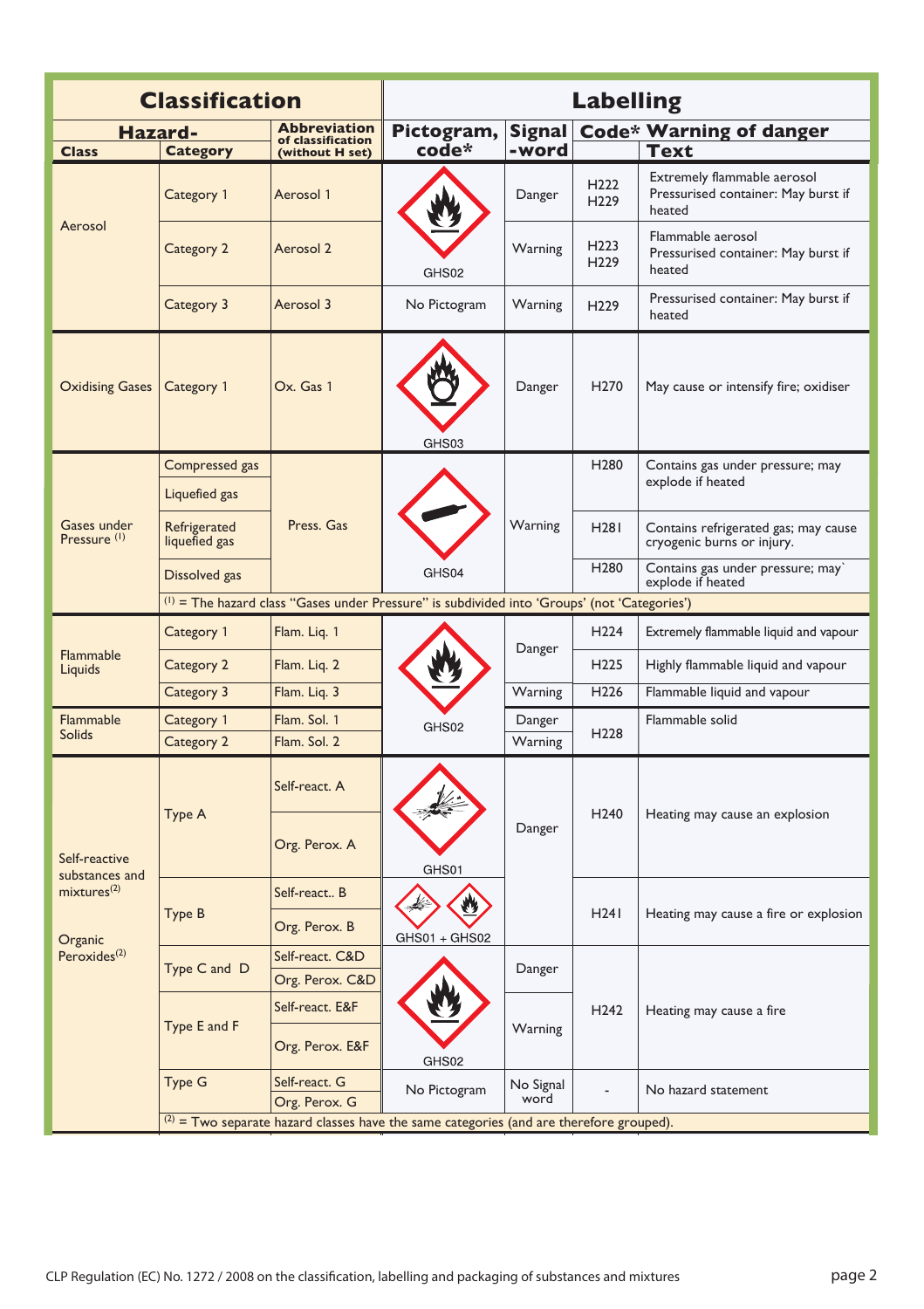| <b>Classification</b>                      |                                                                                       |                                                                                  | <b>Labelling</b>    |                        |                      |                                                                                     |  |  |  |
|--------------------------------------------|---------------------------------------------------------------------------------------|----------------------------------------------------------------------------------|---------------------|------------------------|----------------------|-------------------------------------------------------------------------------------|--|--|--|
| Hazard-<br><b>Class</b>                    | <b>Category</b>                                                                       | <b>Abbreviation</b><br>of classification<br>(without H set)                      | Pictogram,<br>code* | <b>Signal</b><br>-word |                      | <b>Code* Warning of danger</b><br><b>Text</b>                                       |  |  |  |
| Pyrophoric Liquids                         | Category 1                                                                            | Pyr. Liq. 1                                                                      |                     |                        |                      |                                                                                     |  |  |  |
| <b>Pyrophoric Solids</b>                   | Category 1                                                                            | Pyr. Sol. 1                                                                      |                     | Danger                 | H <sub>250</sub>     | Catches fire spontaneously if exposed<br>to air                                     |  |  |  |
| Self-heating<br>substances<br>and mixtures | Category 1                                                                            | Self-heat. 1                                                                     | GHS02               | Danger                 | H251                 | Self-heating; may catch fire                                                        |  |  |  |
|                                            | Category 2                                                                            | Self-heat. 2                                                                     |                     | Warning                | H <sub>252</sub>     | Self-heating in large quantities; may<br>catch fire                                 |  |  |  |
| Substances or<br>mixtures which            | Category 1                                                                            | Water-react. 1                                                                   |                     | Danger                 | H <sub>260</sub>     | In contact with water releases<br>flammable gases which may ignite<br>spontaneously |  |  |  |
| in contact with<br>water emit              | Category 2                                                                            | Water-react. 2                                                                   |                     | Danger                 | H261                 | In contact with water releases                                                      |  |  |  |
| flammable gases                            | Category 3                                                                            | Water-react. 3                                                                   |                     | Warning                |                      | flammable gases                                                                     |  |  |  |
| Oxidising                                  | Category 1                                                                            | Ox. Liq. 1<br>Ox. Sol. 1                                                         |                     | Danger                 | H <sub>271</sub>     | May cause fire or explosion; strong<br>oxidiser                                     |  |  |  |
| Liquids $(2)$<br>Oxidising                 | Category 2                                                                            | Ox. Liq. 2<br>Ox. Sol. 2                                                         | GHS03               | Danger                 |                      |                                                                                     |  |  |  |
| solid $s^{(2)}$                            | Category 3                                                                            | Ox. Liq. 3<br>Ox. Sol. 3                                                         |                     | Warning                | H <sub>272</sub>     | May intensify fire; oxidiser                                                        |  |  |  |
|                                            | $(2)$ = Two separate hazard classes have the same categories (and therefore grouped). |                                                                                  |                     |                        |                      |                                                                                     |  |  |  |
| Corrosive to<br>metals                     | Category 1                                                                            | Met. Corr. 1                                                                     | GHS05               | Warning                | H <sub>290</sub>     | May be corrosive to metals                                                          |  |  |  |
|                                            | Category 1                                                                            | Acute Tox. 1                                                                     | GHS06               | Danger                 | H300<br>H310<br>H330 | Fatal if swallowed<br>Fatal in contact with skin<br>Fatal if inhaled                |  |  |  |
|                                            | Category 2                                                                            | Acute Tox. 2                                                                     |                     |                        |                      |                                                                                     |  |  |  |
| Acute<br><b>Toxicity</b>                   | Category 3                                                                            | Acute Tox. 3                                                                     |                     |                        | H301<br>H311<br>H331 | Toxic if swallowed<br>Toxic in contact with skin<br>Toxic if inhaled                |  |  |  |
|                                            | Category 4                                                                            | Acute Tox. 4                                                                     | GHS07               | Warning                | H302<br>H312<br>H332 | Harmful if swallowed<br>Harmful in contact with skin<br>Harmful if inhaled          |  |  |  |
|                                            | Category 1(3)                                                                         | Skin Corr. 1                                                                     |                     |                        |                      | Causes severe skin burns and eye<br>damage                                          |  |  |  |
|                                            | Category 1A                                                                           | Skin Corr. 1A                                                                    |                     |                        |                      |                                                                                     |  |  |  |
|                                            | Category 1B                                                                           | Skin Corr. 1B                                                                    |                     | Danger                 | H314                 |                                                                                     |  |  |  |
| Skin corrosion /<br>irritation             | Category 1C                                                                           | Skin Corr. 1C                                                                    | GHS05               |                        |                      |                                                                                     |  |  |  |
|                                            | Category 2                                                                            | Skin Irr. 2                                                                      | GHS07               | Warning                | H315                 | Causes skin irritation                                                              |  |  |  |
|                                            |                                                                                       | $(3)$ = Conditions in place for the use of Category 1, please see Annex I to CLP |                     |                        |                      |                                                                                     |  |  |  |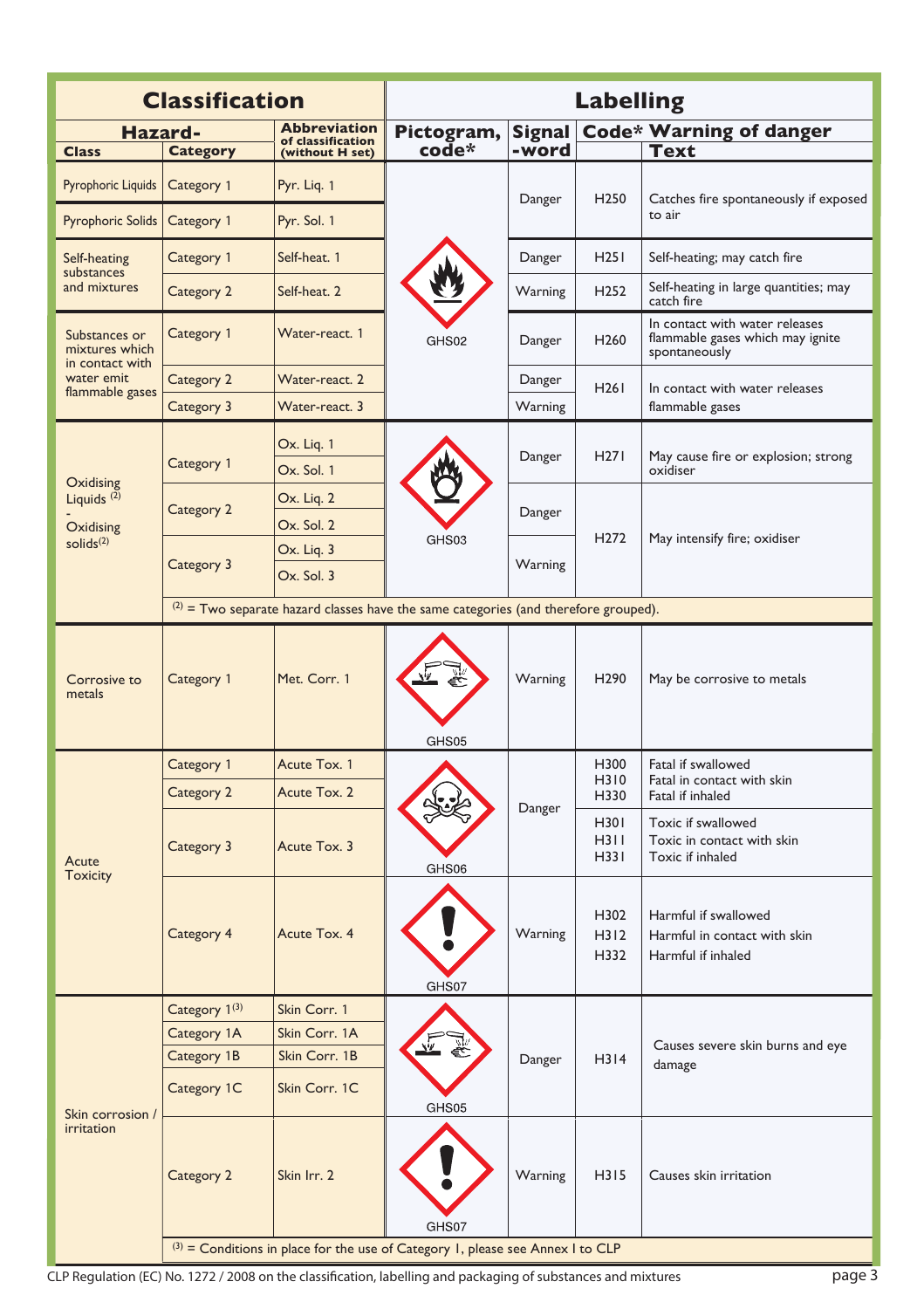|                                                          | <b>Classification</b>                                                                                           | <b>Labelling</b>                     |                                                                                  |                                          |                                                                                                    |                                                                                                                                                                                                                   |  |  |  |
|----------------------------------------------------------|-----------------------------------------------------------------------------------------------------------------|--------------------------------------|----------------------------------------------------------------------------------|------------------------------------------|----------------------------------------------------------------------------------------------------|-------------------------------------------------------------------------------------------------------------------------------------------------------------------------------------------------------------------|--|--|--|
| <b>Abbreviation</b><br><b>Hazard-</b>                    |                                                                                                                 |                                      | Pictogram,                                                                       | Code* Warning of danger<br><b>Signal</b> |                                                                                                    |                                                                                                                                                                                                                   |  |  |  |
| <b>Class</b>                                             | <b>Category</b>                                                                                                 | of classification<br>(without H set) | code*                                                                            | -word                                    |                                                                                                    | <b>Text</b>                                                                                                                                                                                                       |  |  |  |
| Serious eye<br>damage /                                  | Category 1                                                                                                      | Eye Dam. 1                           | GHS05                                                                            | Danger                                   | H318                                                                                               | Causes serious eye damage                                                                                                                                                                                         |  |  |  |
| eye irritation                                           | Category 2                                                                                                      | Eye Irr. 2                           | GHS07                                                                            | Warning                                  | H319                                                                                               | Causes serious eye irritation                                                                                                                                                                                     |  |  |  |
| Sensitisation of<br>the respiratory<br>tract or the skin | Respiratory<br><b>Sensitisers</b><br>Category 1 <sup>(3)</sup> and<br>Sub-Categories<br>1A and 1B               | Resp. Sens. 1<br>1A or 1B            | GHS08                                                                            | Danger                                   | H334                                                                                               | May cause allergy or asthma symptoms<br>or breathing difficulties if inhaled                                                                                                                                      |  |  |  |
|                                                          | <b>Skin</b><br><b>Sensitisers</b><br>Category 1 <sup>(3)</sup> and<br>Sub-Categories<br>1A and 1B               | Skin. Sens. 1<br>1A or 1B            | GHS07                                                                            | Warning                                  | H317                                                                                               | May cause an allergic skin reaction                                                                                                                                                                               |  |  |  |
|                                                          |                                                                                                                 |                                      | $(3)$ = Conditions in place for the use of Category 1, please see Annex I to CLP |                                          |                                                                                                    |                                                                                                                                                                                                                   |  |  |  |
| Germ cell<br>mutagenicity                                | Category 1 and<br>Sub-Categories<br>1A and 1B                                                                   | Muta. 1, 1A or<br>1B                 |                                                                                  | Danger                                   | H340                                                                                               | May cause genetic defects (4)                                                                                                                                                                                     |  |  |  |
|                                                          | Category 2                                                                                                      | Muta. 2                              |                                                                                  | Warning                                  | H34I                                                                                               | Suspected of causing genetic defects <sup>(4)</sup>                                                                                                                                                               |  |  |  |
|                                                          | Category 1 and<br>Sub-Categories<br>1A and 1B                                                                   | Carc. 1, 1A or<br>1B                 | GHS08                                                                            | Danger                                   | H350<br>H350i                                                                                      | May cause cancer <sup>(4)</sup><br>May cause cancer when inhaled                                                                                                                                                  |  |  |  |
| Carcinogenicity                                          | Category 2                                                                                                      | Carc. 2                              |                                                                                  | Warning                                  | H35I                                                                                               | Suspected of causing cancer <sup>(4)</sup>                                                                                                                                                                        |  |  |  |
|                                                          | $(4)$ = State route of exposure if it is conclusively proven that no other routes of exposure cause the hazard. |                                      |                                                                                  |                                          |                                                                                                    |                                                                                                                                                                                                                   |  |  |  |
|                                                          |                                                                                                                 |                                      |                                                                                  |                                          | $H360^{(5)}$                                                                                       | May damage fertility or the unborn<br>child.                                                                                                                                                                      |  |  |  |
| Reproductive<br>toxicity                                 | Category 1 and<br>Sub-Categories<br>1A and 1B                                                                   | Repr. 1, 1A<br>or $1B$               |                                                                                  | Danger                                   | $H360F^{(6)}$<br>$H360D^{(6)}$<br>H360FD <sup>(6)</sup><br>H360Fd <sup>(6)</sup><br>$H360Df^{(6)}$ | May damage fertility.<br>May damage the unborn child<br>May damage fertility. May damage the<br>unborn child.<br>May damage fertility. Suspected of<br>damaging the unborn child.<br>May damage the unborn child. |  |  |  |
|                                                          | Category 2                                                                                                      | Repr. 2                              | GHS08                                                                            |                                          | $H36I^{(5)}$                                                                                       | Suspected of damaging fertility.<br>Suspected of damaging fertility or the                                                                                                                                        |  |  |  |
|                                                          |                                                                                                                 |                                      |                                                                                  | Warning                                  | $H361f^{(6)}$<br>$H361d^{(6)}$                                                                     | unborn child.<br>Suspected of damaging fertility.<br>Suspected of damaging the unborn child.                                                                                                                      |  |  |  |
|                                                          |                                                                                                                 |                                      |                                                                                  |                                          | $H36$ Ifd <sup>(6)</sup>                                                                           | Suspected of damaging fertility.<br>Suspected of damaging the unborn<br>child.                                                                                                                                    |  |  |  |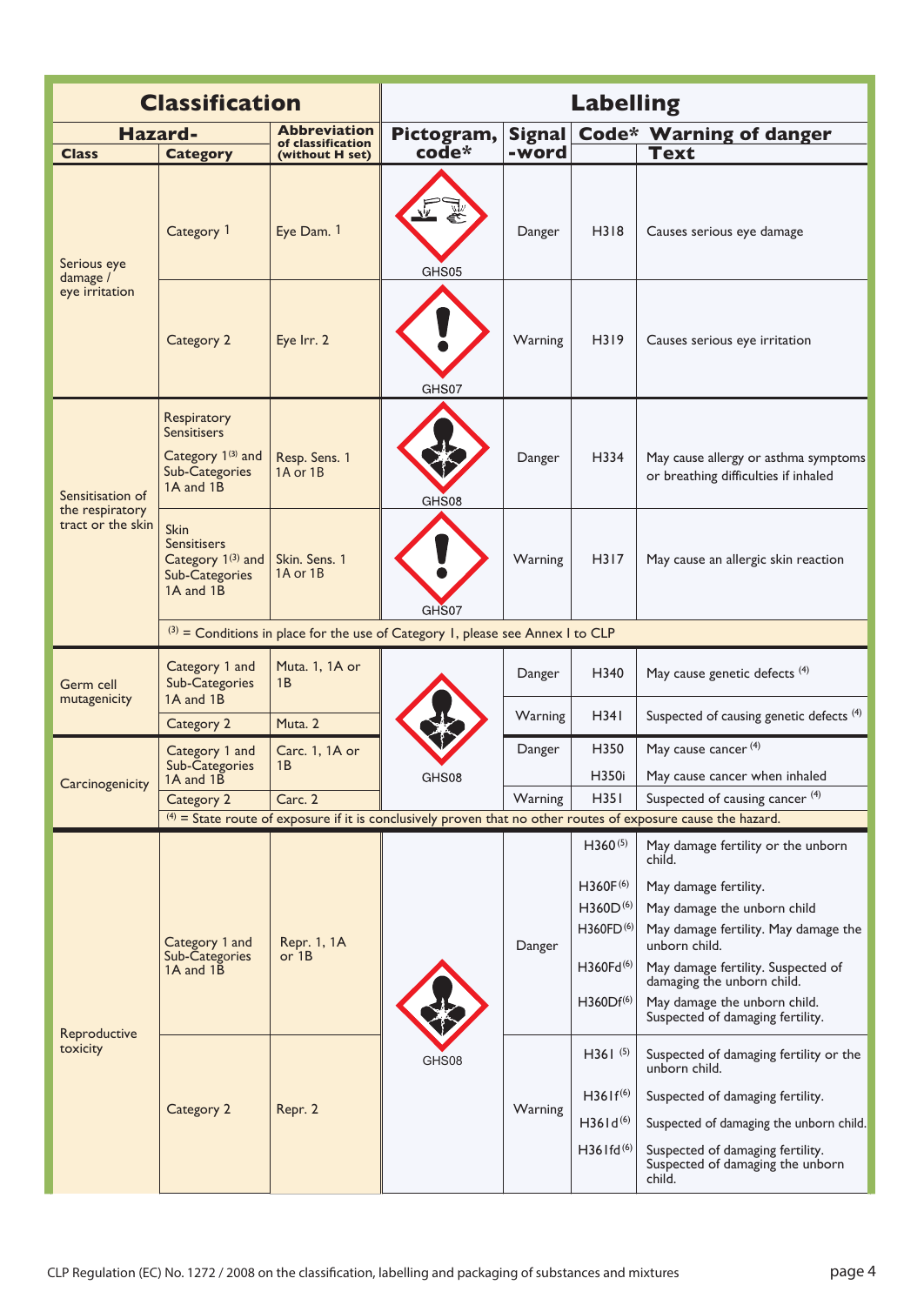| <b>Classification</b>                                                                        |                                                                                                                                                                   |                                      | <b>Labelling</b>                                                                                            |                        |      |                                                                                                                                |  |  |  |
|----------------------------------------------------------------------------------------------|-------------------------------------------------------------------------------------------------------------------------------------------------------------------|--------------------------------------|-------------------------------------------------------------------------------------------------------------|------------------------|------|--------------------------------------------------------------------------------------------------------------------------------|--|--|--|
| <b>Abbreviation</b>                                                                          |                                                                                                                                                                   |                                      |                                                                                                             |                        |      |                                                                                                                                |  |  |  |
| Hazard-<br><b>Class</b>                                                                      | <b>Category</b>                                                                                                                                                   | of classification<br>(without H set) | Pictogram,<br>$\overline{\mathbf{code}}^*$                                                                  | <b>Signal</b><br>-word |      | <b>Code* Warning of danger</b><br><b>Text</b>                                                                                  |  |  |  |
|                                                                                              | Additional<br>category for<br>effects on or via<br><b>lactation</b>                                                                                               | Lact.                                | No Pictogram                                                                                                | No.<br>Signal<br>Word  | H362 | May cause harm to breast-fed children.                                                                                         |  |  |  |
|                                                                                              |                                                                                                                                                                   |                                      | cause the hazard) <sup>(6)</sup> F = Fertility, $\dot{D}$ = Development (lowercase f, d = suspected effect) |                        |      | $(5)$ = (state specific effect if known)(state route of exposure if it is conclusively proven that no other routes of exposure |  |  |  |
|                                                                                              | Category 1                                                                                                                                                        | <b>STOT SE1</b>                      |                                                                                                             | Danger                 | H370 | Causes damage to organs (7)                                                                                                    |  |  |  |
| Specific target<br>organ toxicity                                                            | Category 2                                                                                                                                                        | STOT SE 2                            | GHS08                                                                                                       | Warning                | H371 | May cause damage to organs (7)                                                                                                 |  |  |  |
| (single)<br>exposure)                                                                        | Category 3                                                                                                                                                        | <b>STOT SE 3</b>                     |                                                                                                             | Warning                | H335 | May cause respiratory irritation                                                                                               |  |  |  |
|                                                                                              |                                                                                                                                                                   |                                      | GHS07                                                                                                       |                        | H336 | May cause drowsiness or dizziness                                                                                              |  |  |  |
|                                                                                              | $(7)$ = (or state all organs affected, if known)(state route of exposure if it is conclusively proven that no other routes of<br>exposure cause the hazard)       |                                      |                                                                                                             |                        |      |                                                                                                                                |  |  |  |
|                                                                                              | Category 1                                                                                                                                                        | <b>STOT RE1</b>                      |                                                                                                             | Danger                 | H372 | Causes damage to organs <sup>(8)</sup> through<br>prolonged or repeated exposure (9)                                           |  |  |  |
| Specific target<br>organ toxicity<br>(repeated<br>exposure)                                  | Category 2                                                                                                                                                        | <b>STOT RE2</b>                      | GHS08                                                                                                       | Warning                | H373 | May cause damage to organs (8)<br>through prolonged or repeated<br>exposure <sup>(9)</sup>                                     |  |  |  |
|                                                                                              | $(8)$ = (state all organs affected, if known)<br>$(9)$ = (state route of exposure if it is conclusively proven that no other routes of exposure cause the hazard) |                                      |                                                                                                             |                        |      |                                                                                                                                |  |  |  |
| Aspiration<br><b>Toxicity</b>                                                                | Category 1                                                                                                                                                        | Asp. Tox. 1                          | GHS08                                                                                                       | Danger                 | H304 | May be fatal if swallowed and enters<br>airways                                                                                |  |  |  |
|                                                                                              | <b>Acute Category 1</b>                                                                                                                                           | <b>Aquatic Acute 1</b>               |                                                                                                             | Warning                | H400 | Very toxic to aquatic life                                                                                                     |  |  |  |
|                                                                                              | Chronic<br>Category 1                                                                                                                                             | Aquatic<br>Chronic 1                 |                                                                                                             |                        | H410 | Very toxic to aquatic life with long<br>lasting effects                                                                        |  |  |  |
| Hazardous to<br>the aquatic<br>environment                                                   | Chronic<br>Category 2                                                                                                                                             | Aquatic<br>Chronic 2                 | GHS09                                                                                                       | No<br>Signal<br>Word   | H411 | Toxic to aquatic life with long lasting<br>effects                                                                             |  |  |  |
|                                                                                              | Chronic<br>Category 3                                                                                                                                             | Aquatic<br>Chronic 3                 |                                                                                                             | No.<br>Signal<br>Word  | H412 | Harmful to aquatic life with long<br>lasting effects                                                                           |  |  |  |
|                                                                                              | Chronic<br>Category 4                                                                                                                                             | Aquatic<br>Chronic 4                 | No Pictogram                                                                                                |                        | H413 | May cause long lasting harmful effects<br>to aquatic life                                                                      |  |  |  |
| Hazardous to<br>the ozone layer                                                              | Category 1                                                                                                                                                        | Ozone 1                              | GHS07                                                                                                       | Warning                | H420 | Harms public health and the<br>environment by destroying<br>ozone in the upper atmosphere                                      |  |  |  |
| $*$ = The Code for the Pictogram and the H-statement do not need to be included on the label |                                                                                                                                                                   |                                      |                                                                                                             |                        |      |                                                                                                                                |  |  |  |

 $\log$  for the Pictogram and the H-statement do not need to be included on the label.